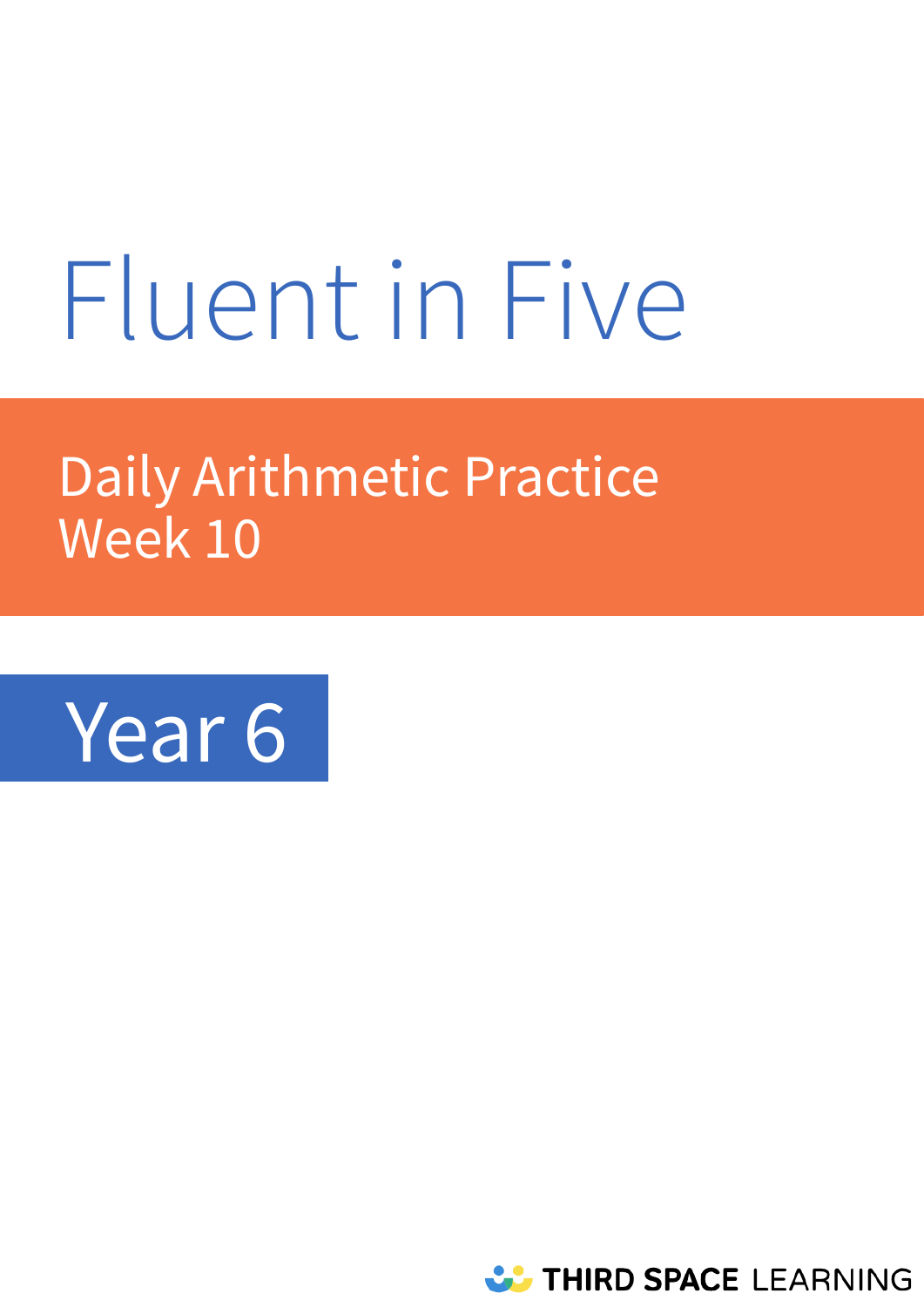# Year 6 - Week 10

**Please note, we always recommend reading 'Your Guide to Using Fluent in Five' before using these resources with your class.** 

# This week in a nutshell

This week, pupils continue to receive 6 questions each day.

- Questions which involve the order of operations are introduced.
- Questions recap on mental multiplication, division, addition and subtraction content from the previous 9 weeks.
- Pupils are also introduced to the mental division of decimals by decimals for the first time.
- Pupils are introduced to the addition and subtraction of fractions where the denominators are not the same. For the next few weeks, these questions will only require a single conversion.
- Written questions continue to focus on addition and subtraction of decimals, together with long and short division and multiplication.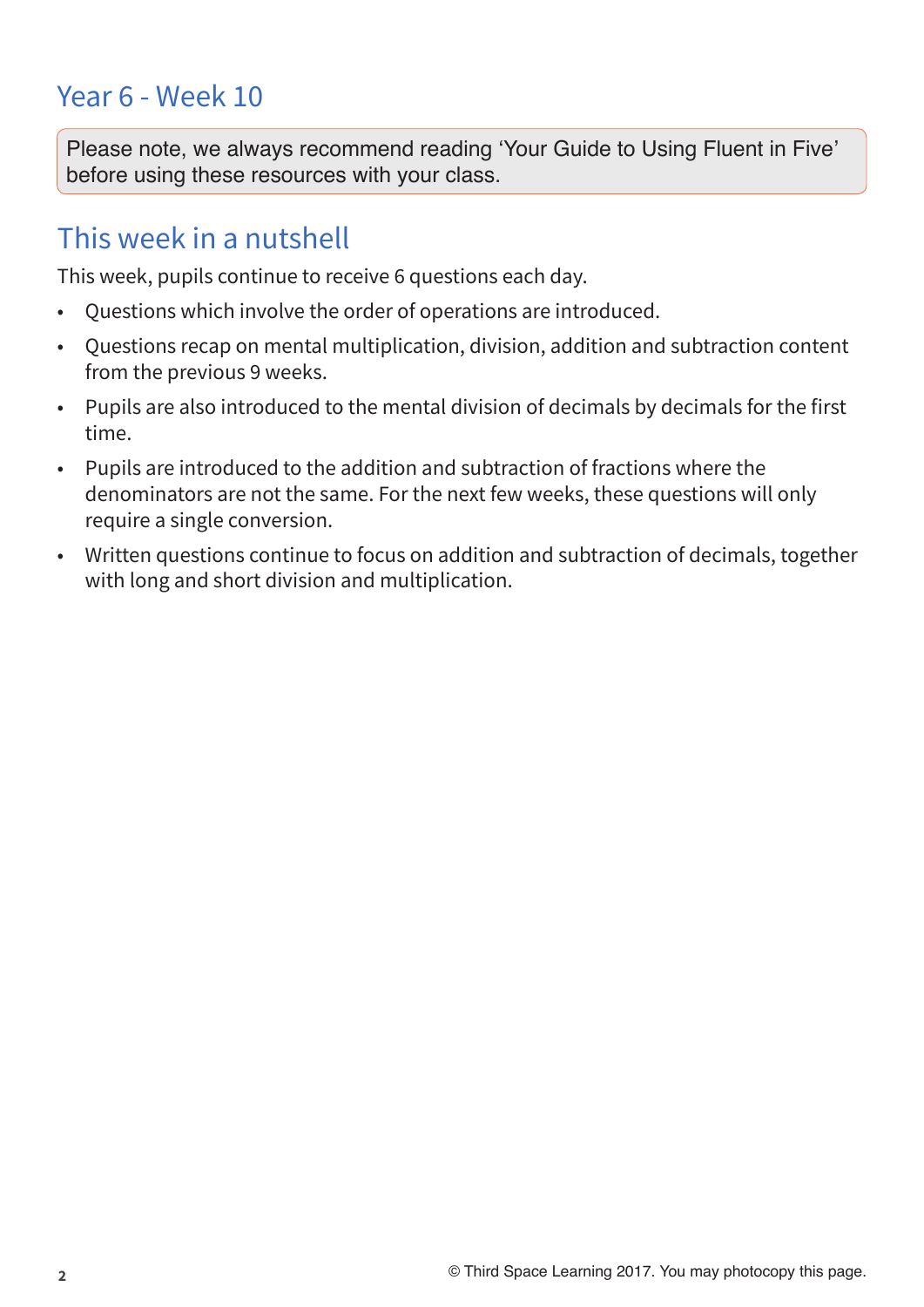| 1 |  | $490 \div 7 =$ |  |  |  |  |  |  |  |  |  |          |  |
|---|--|----------------|--|--|--|--|--|--|--|--|--|----------|--|
|   |  |                |  |  |  |  |  |  |  |  |  |          |  |
|   |  |                |  |  |  |  |  |  |  |  |  |          |  |
|   |  |                |  |  |  |  |  |  |  |  |  |          |  |
|   |  |                |  |  |  |  |  |  |  |  |  |          |  |
|   |  |                |  |  |  |  |  |  |  |  |  |          |  |
|   |  |                |  |  |  |  |  |  |  |  |  |          |  |
|   |  |                |  |  |  |  |  |  |  |  |  |          |  |
|   |  |                |  |  |  |  |  |  |  |  |  | $1$ mark |  |
|   |  |                |  |  |  |  |  |  |  |  |  |          |  |

| $\overline{2}$ |  |  | $675.32 - 138.83 =$ |  |  |  |  |  |  |  |          |
|----------------|--|--|---------------------|--|--|--|--|--|--|--|----------|
|                |  |  |                     |  |  |  |  |  |  |  |          |
|                |  |  |                     |  |  |  |  |  |  |  |          |
|                |  |  |                     |  |  |  |  |  |  |  |          |
|                |  |  |                     |  |  |  |  |  |  |  |          |
|                |  |  |                     |  |  |  |  |  |  |  |          |
|                |  |  |                     |  |  |  |  |  |  |  |          |
|                |  |  |                     |  |  |  |  |  |  |  |          |
|                |  |  |                     |  |  |  |  |  |  |  | $1$ mark |
|                |  |  |                     |  |  |  |  |  |  |  |          |

| $\overline{3}$ |  |            |        |       |     |  |  |  |  |  |  |  |           |
|----------------|--|------------|--------|-------|-----|--|--|--|--|--|--|--|-----------|
|                |  |            |        |       |     |  |  |  |  |  |  |  |           |
|                |  | $\sqrt{2}$ | 1<br>ᆂ | $8\,$ | 6 3 |  |  |  |  |  |  |  |           |
|                |  |            |        |       |     |  |  |  |  |  |  |  |           |
|                |  |            |        |       |     |  |  |  |  |  |  |  |           |
|                |  |            |        |       |     |  |  |  |  |  |  |  |           |
|                |  |            |        |       |     |  |  |  |  |  |  |  |           |
|                |  |            |        |       |     |  |  |  |  |  |  |  |           |
|                |  |            |        |       |     |  |  |  |  |  |  |  |           |
|                |  |            |        |       |     |  |  |  |  |  |  |  | $2$ marks |
|                |  |            |        |       |     |  |  |  |  |  |  |  |           |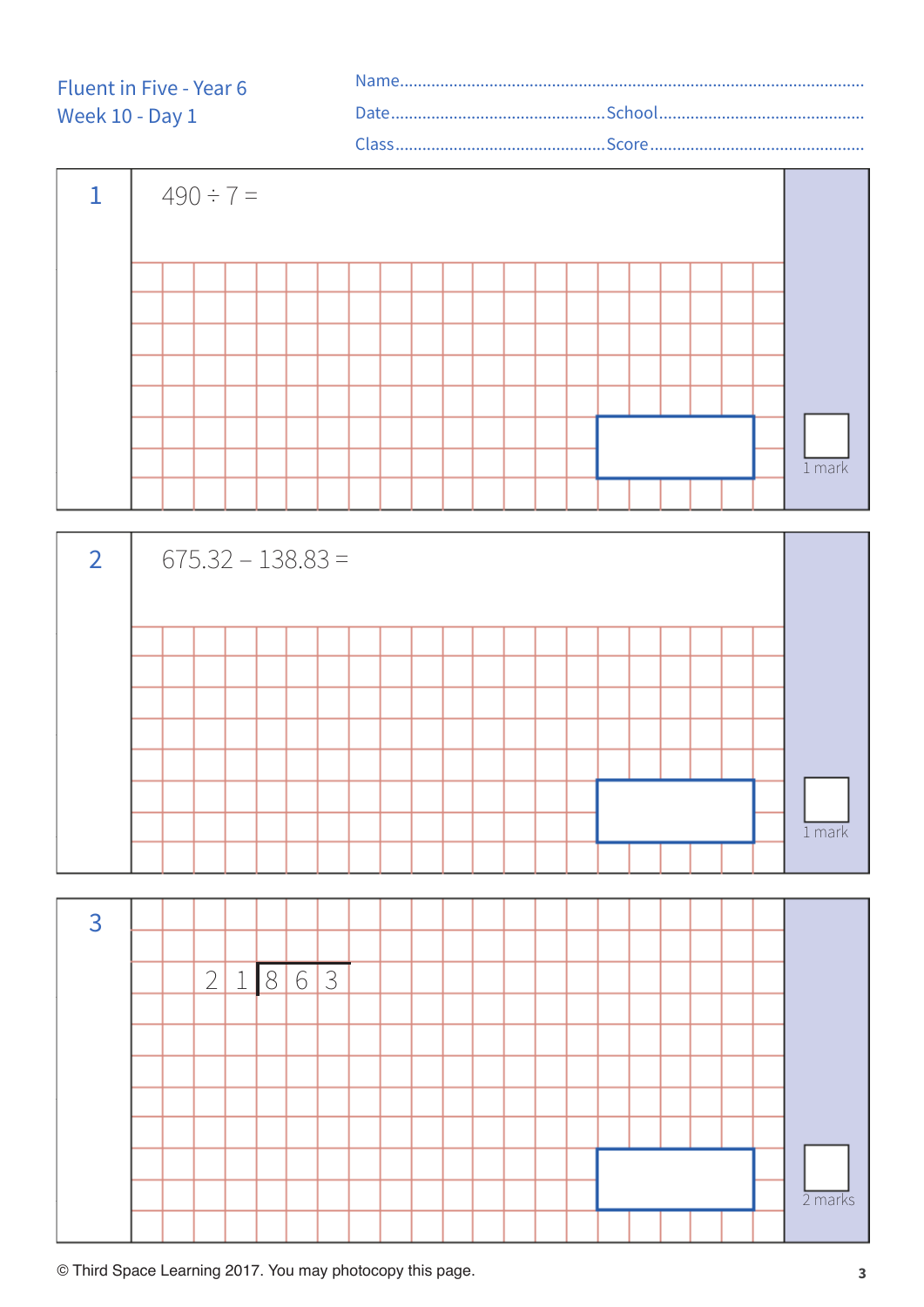



| 6 |  | $0.6 \div 0.2 =$ |  |  |  |  |  |  |  |  |          |
|---|--|------------------|--|--|--|--|--|--|--|--|----------|
|   |  |                  |  |  |  |  |  |  |  |  |          |
|   |  |                  |  |  |  |  |  |  |  |  |          |
|   |  |                  |  |  |  |  |  |  |  |  |          |
|   |  |                  |  |  |  |  |  |  |  |  |          |
|   |  |                  |  |  |  |  |  |  |  |  |          |
|   |  |                  |  |  |  |  |  |  |  |  |          |
|   |  |                  |  |  |  |  |  |  |  |  |          |
|   |  |                  |  |  |  |  |  |  |  |  | $1$ mark |
|   |  |                  |  |  |  |  |  |  |  |  |          |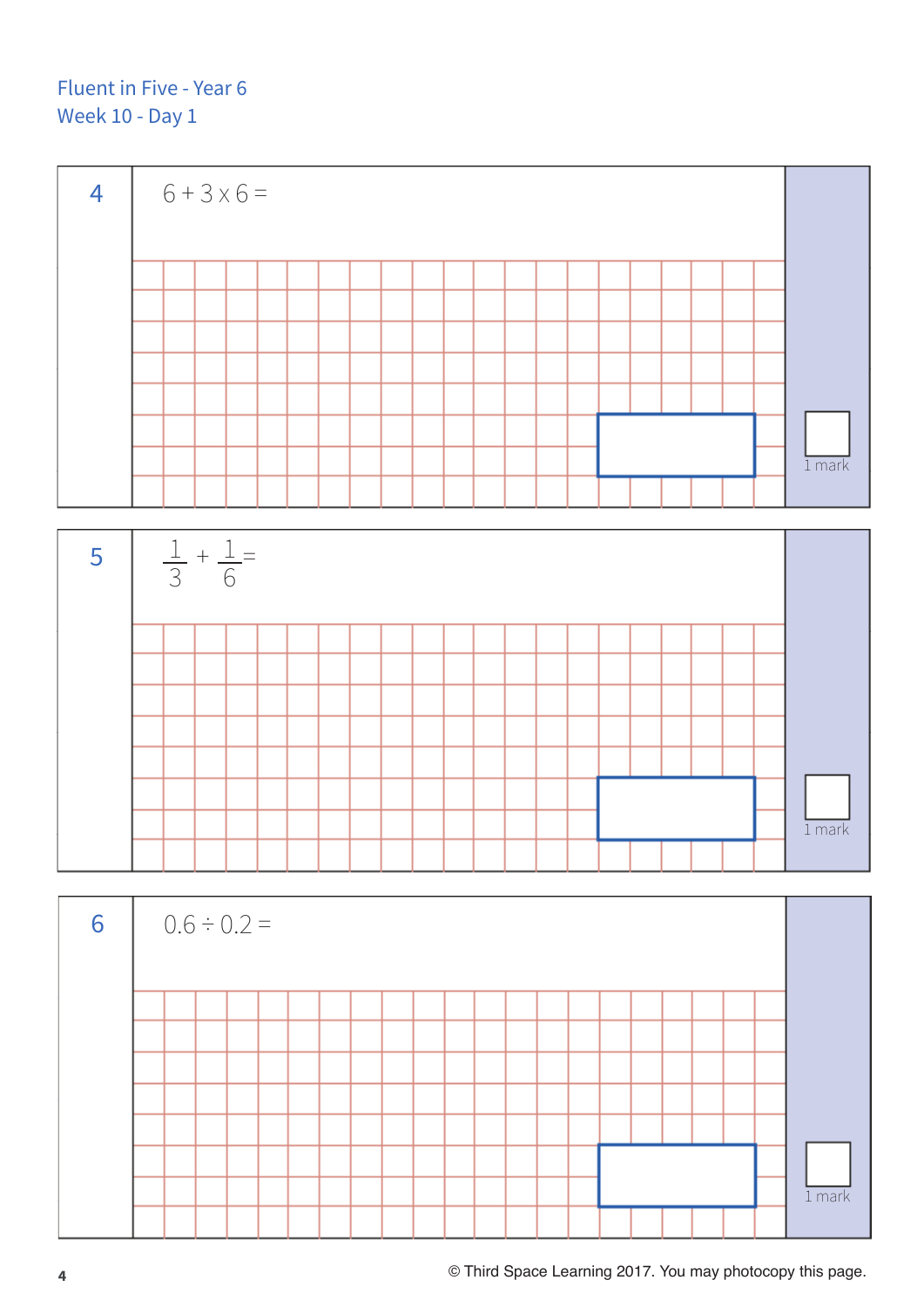### Answer Sheet

- 1.  $490 \div 7 = 70$  (M)
- 2. 675.32 138.83 = **536.49** (W)
- 3. 863 ÷ 21 = **41 r 2** (W)
- 4. 6 + 3 x 6 = **24** (M)
- 5.  $\frac{1}{2} + \frac{1}{6} = \frac{3}{6}$  or  $\frac{1}{2}$  (M) 3 1 6 **3 6 1 2**
- 6. 0.6 ÷ 0.2 = **3** (M)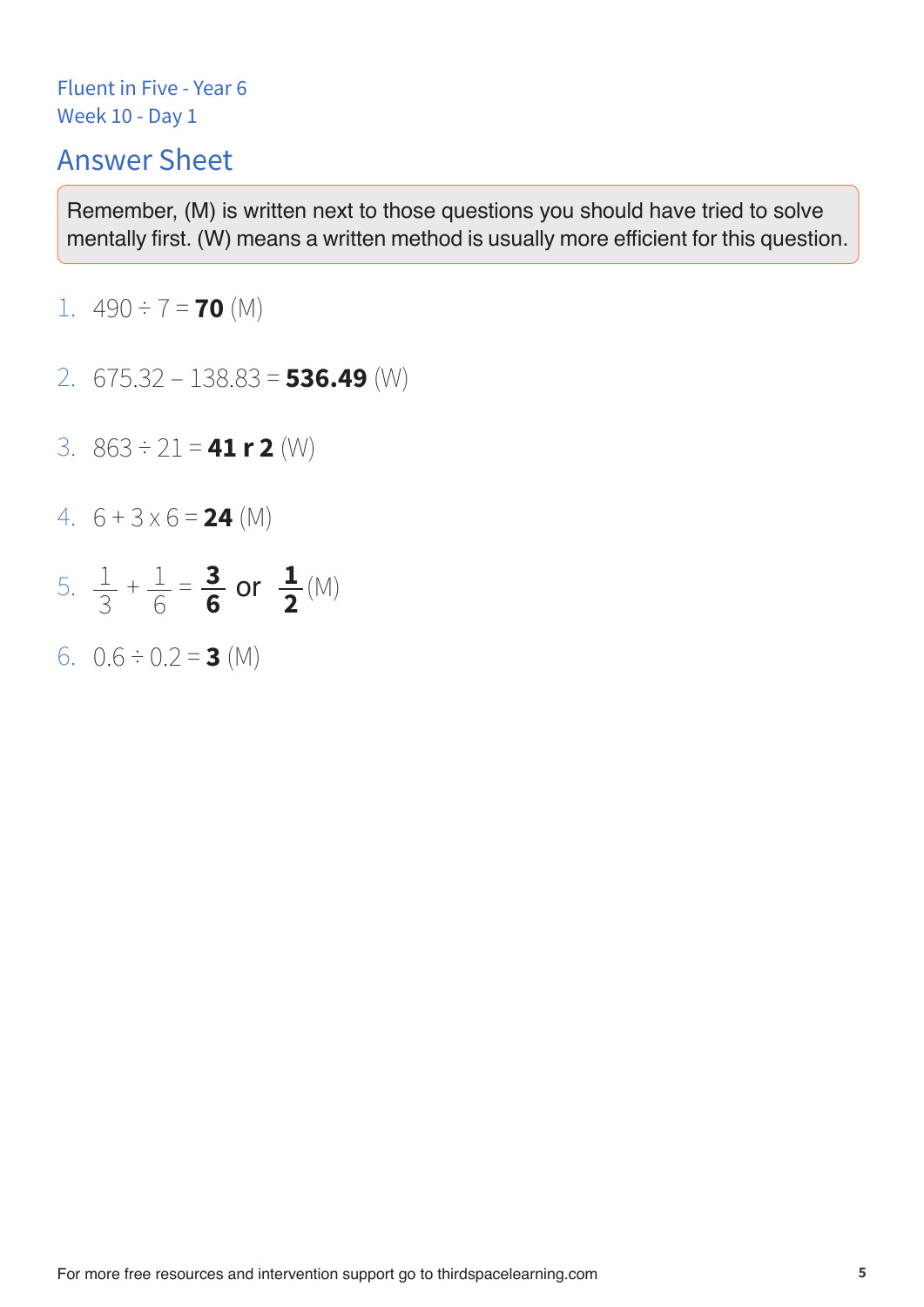

| $\overline{2}$ |  | $64 + 130 =$ |  |  |  |  |  |  |  |  |  |          |
|----------------|--|--------------|--|--|--|--|--|--|--|--|--|----------|
|                |  |              |  |  |  |  |  |  |  |  |  |          |
|                |  |              |  |  |  |  |  |  |  |  |  |          |
|                |  |              |  |  |  |  |  |  |  |  |  |          |
|                |  |              |  |  |  |  |  |  |  |  |  |          |
|                |  |              |  |  |  |  |  |  |  |  |  |          |
|                |  |              |  |  |  |  |  |  |  |  |  |          |
|                |  |              |  |  |  |  |  |  |  |  |  |          |
|                |  |              |  |  |  |  |  |  |  |  |  | $1$ mark |
|                |  |              |  |  |  |  |  |  |  |  |  |          |

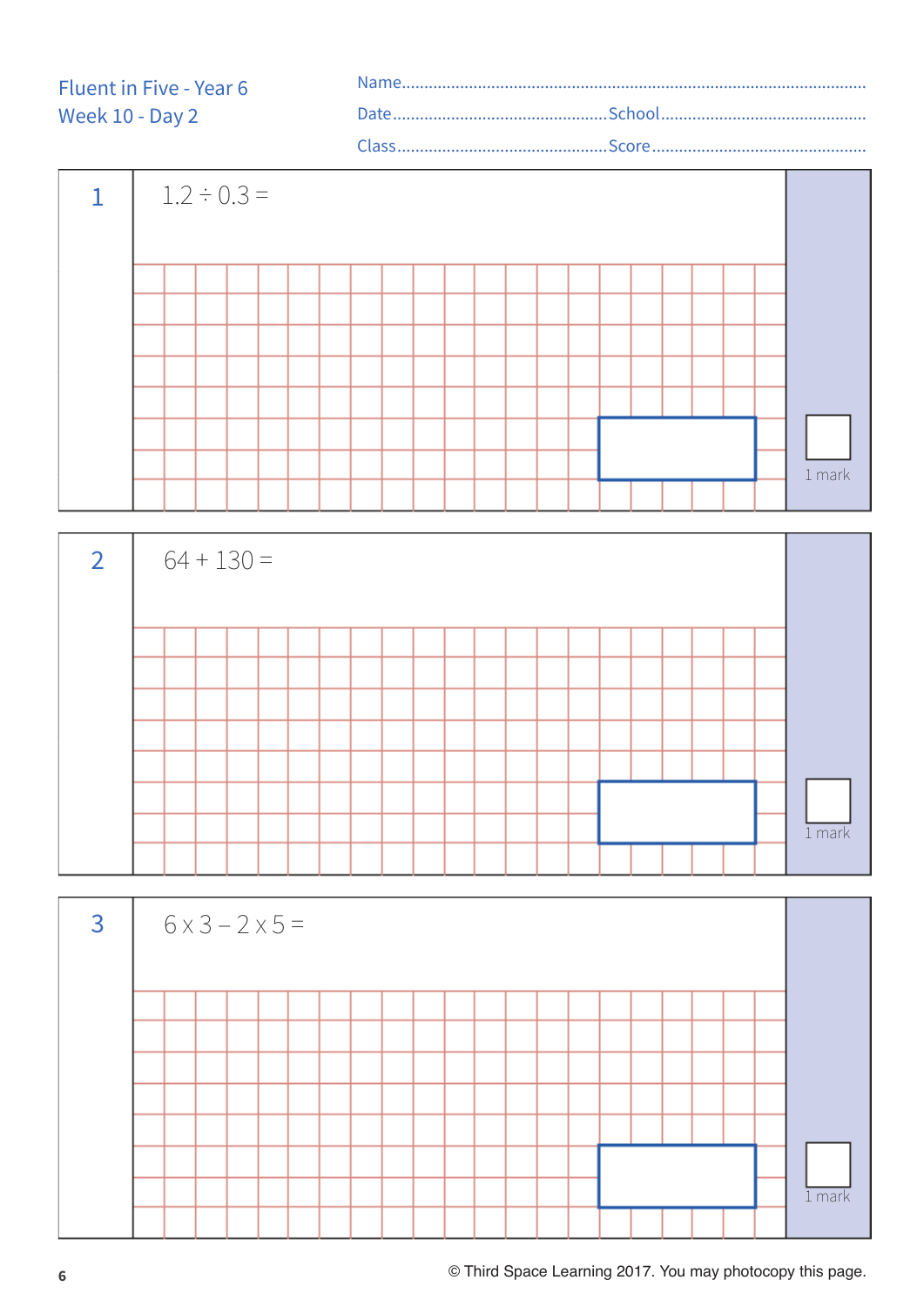

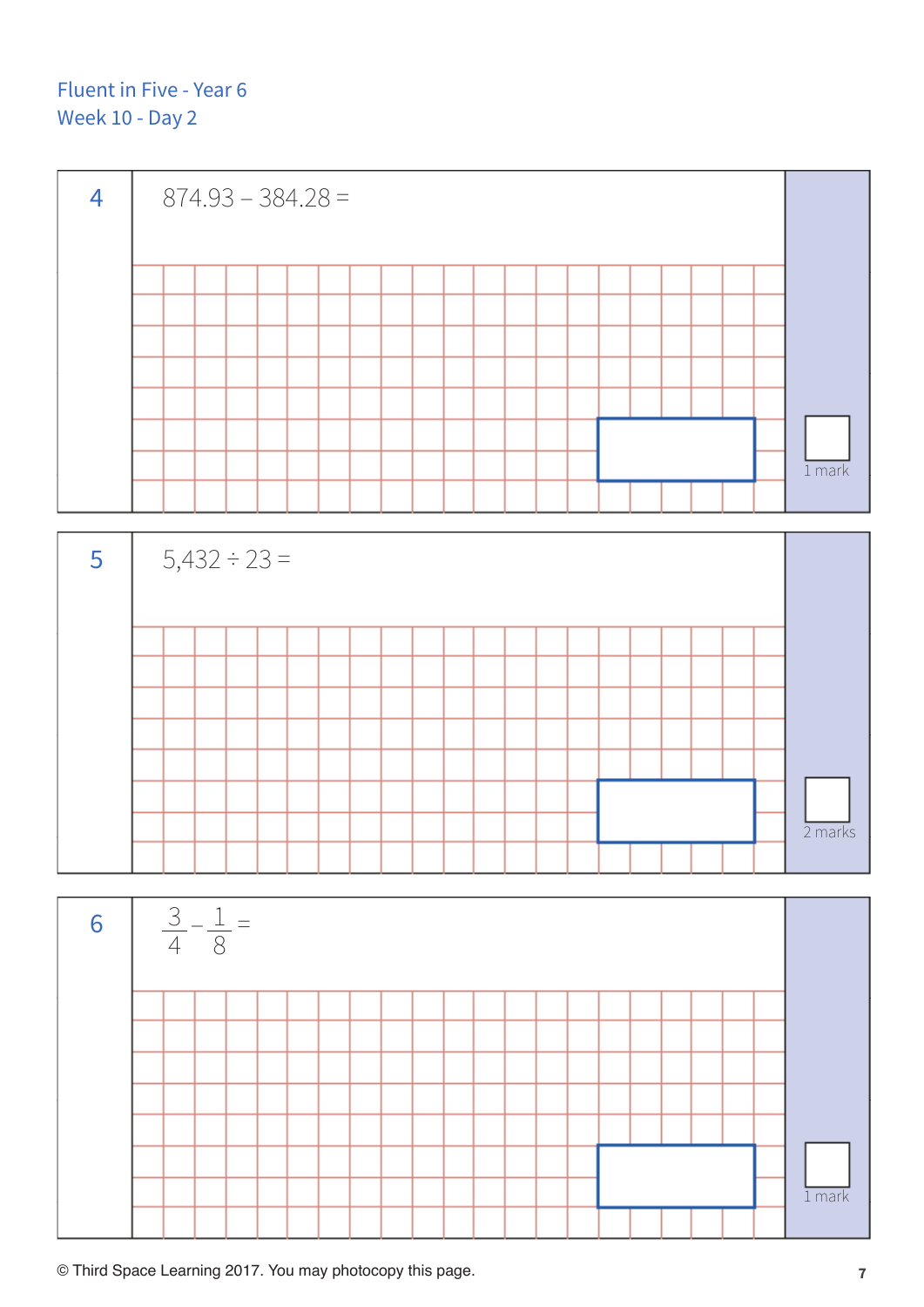# Answer Sheet

- 1.  $1.2 \div 0.3 = 4$  (M)
- 2. 64 + 130 = **194** (M)
- 3. 6 x 3 2 x 5 = **8** (M)
- 4. 874.93 384.28 = **490.65** (W)
- 5. 5,432 ÷ 23 = **236 r 5** (W)
- 6.  $\frac{3}{4} \frac{1}{8} = \frac{5}{8}$  (M) 8 3 4 **5 8**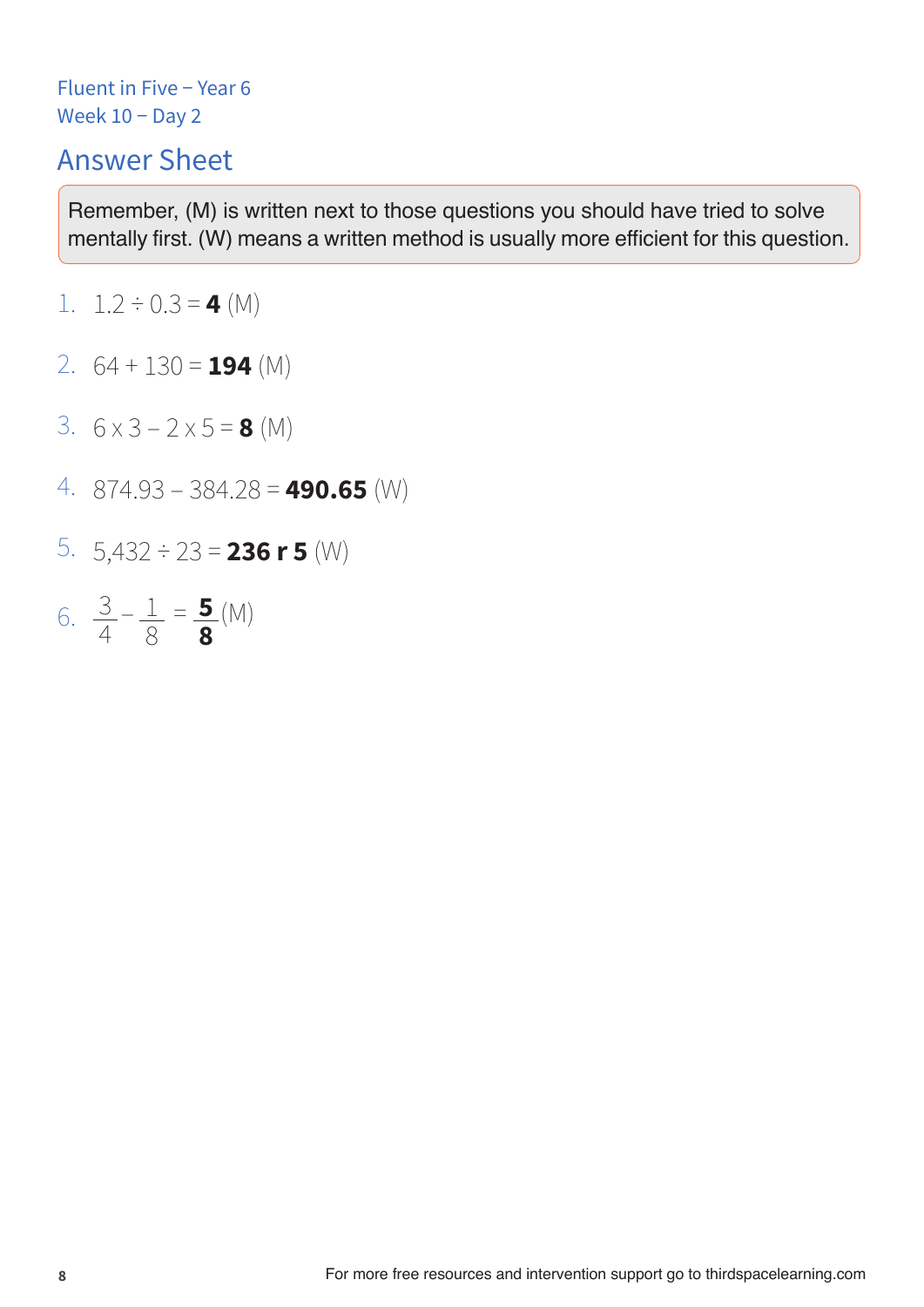

| $\overline{3}$ |  | $4.3 \times 3 =$ |  |  |  |  |  |  |  |  |  |          |
|----------------|--|------------------|--|--|--|--|--|--|--|--|--|----------|
|                |  |                  |  |  |  |  |  |  |  |  |  |          |
|                |  |                  |  |  |  |  |  |  |  |  |  |          |
|                |  |                  |  |  |  |  |  |  |  |  |  |          |
|                |  |                  |  |  |  |  |  |  |  |  |  |          |
|                |  |                  |  |  |  |  |  |  |  |  |  |          |
|                |  |                  |  |  |  |  |  |  |  |  |  |          |
|                |  |                  |  |  |  |  |  |  |  |  |  |          |
|                |  |                  |  |  |  |  |  |  |  |  |  | $1$ mark |
|                |  |                  |  |  |  |  |  |  |  |  |  |          |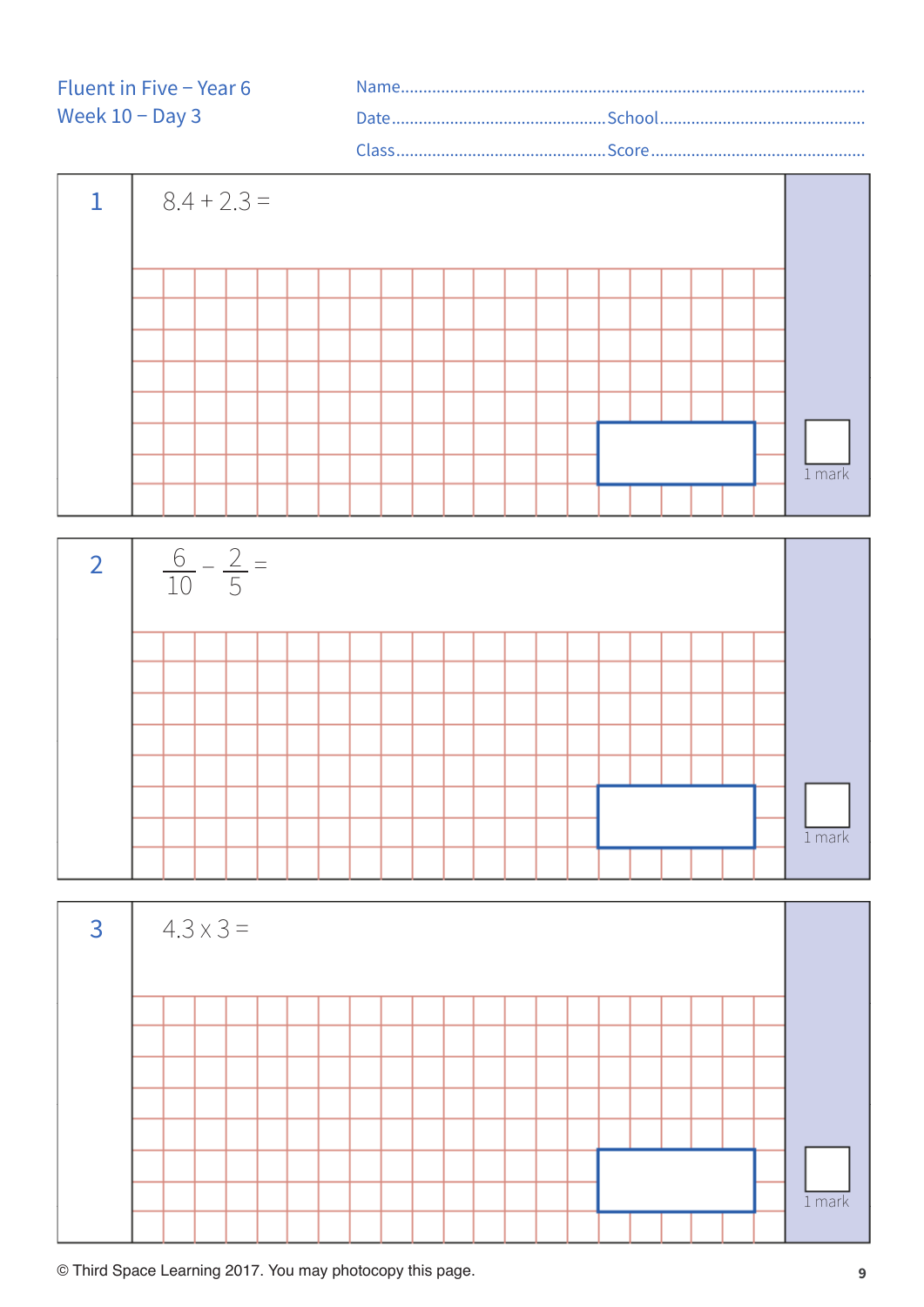#### Fluent in Five − Year 6 Week 10 <sup>-</sup> Day 3





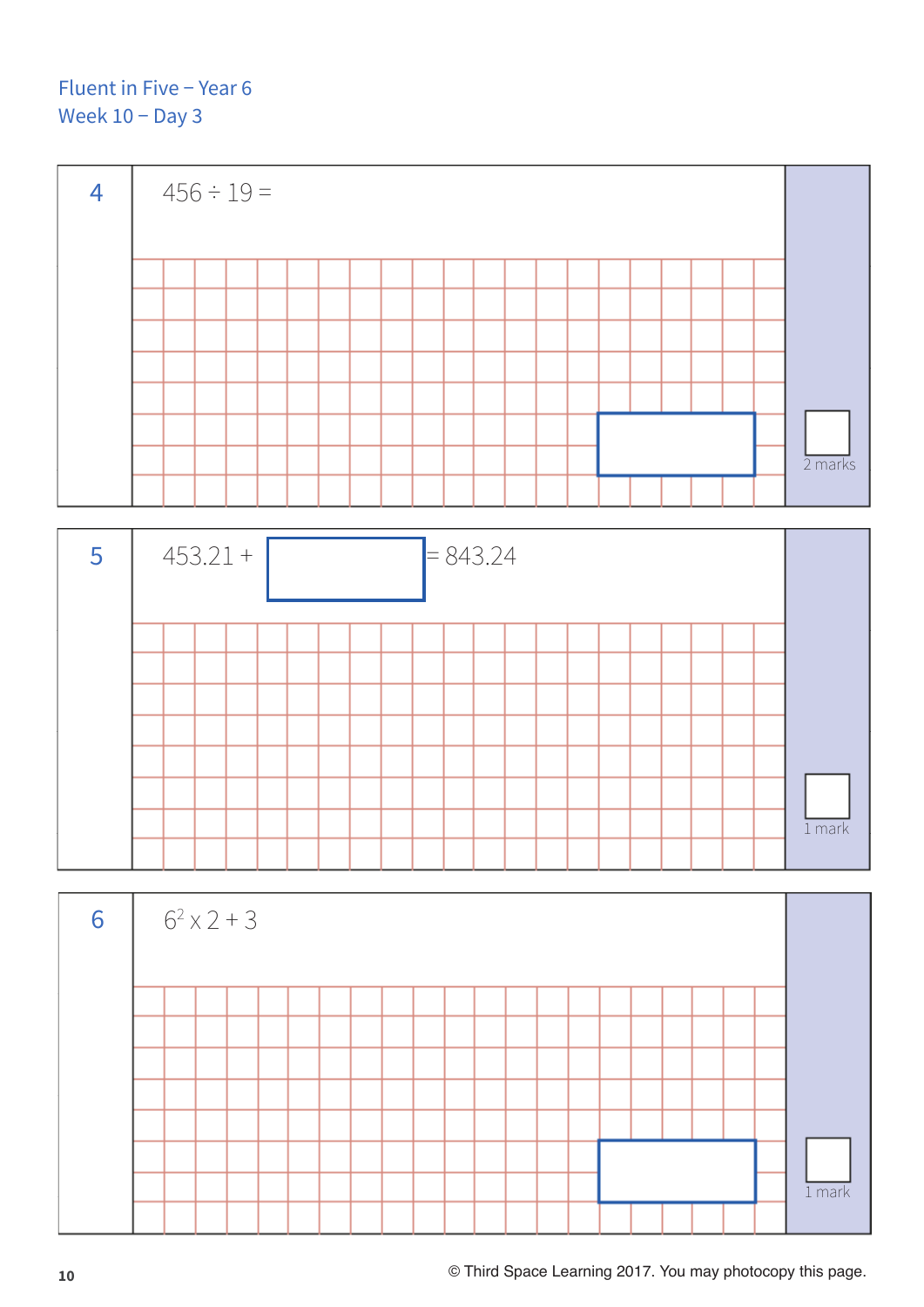# Answer Sheet

1. 
$$
8.4 + 2.3 =
$$
 **10.7** (M)

- 2.  $\frac{6}{10} \frac{2}{5} = \frac{2}{10}$  or  $\frac{1}{5}$  (M) 5 6 10 **1 5 2 10**
- 3. 4.3 x 3 = **12.9** (M)
- 4. 456 ÷ 19 = **24** (W)
- 5. 453.21 + **390.03** = 843.24 (W)
- 6.  $6^2 \times 2 + 3 = 75$  (M)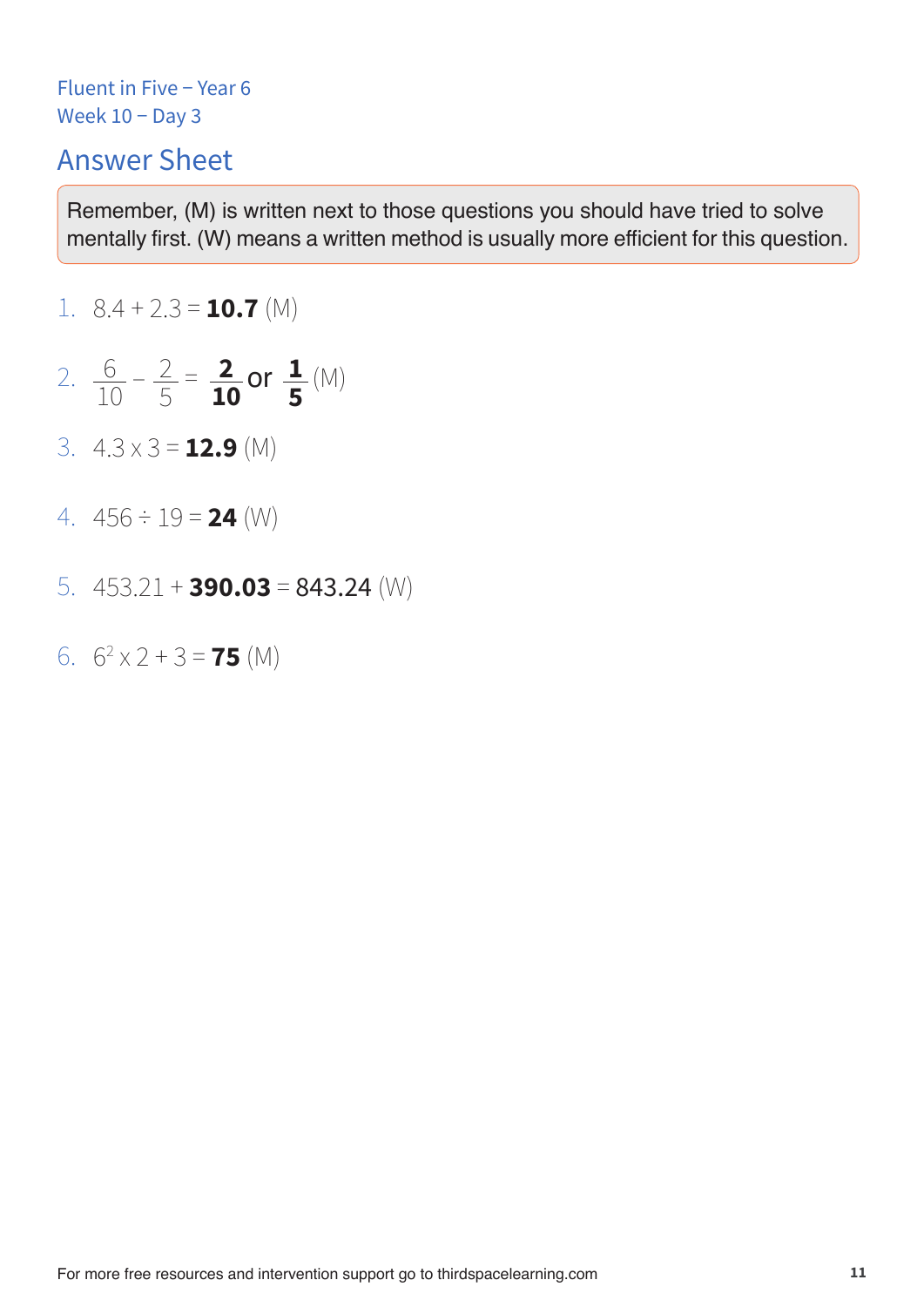| Fluent in Five - Year 6 |  |
|-------------------------|--|
| Week 10 - Day 4         |  |
|                         |  |

| 1 |  | $780 \div 100 =$ |  |  |  |  |  |  |  |  |          |
|---|--|------------------|--|--|--|--|--|--|--|--|----------|
|   |  |                  |  |  |  |  |  |  |  |  |          |
|   |  |                  |  |  |  |  |  |  |  |  |          |
|   |  |                  |  |  |  |  |  |  |  |  |          |
|   |  |                  |  |  |  |  |  |  |  |  |          |
|   |  |                  |  |  |  |  |  |  |  |  |          |
|   |  |                  |  |  |  |  |  |  |  |  |          |
|   |  |                  |  |  |  |  |  |  |  |  |          |
|   |  |                  |  |  |  |  |  |  |  |  | $1$ mark |
|   |  |                  |  |  |  |  |  |  |  |  |          |



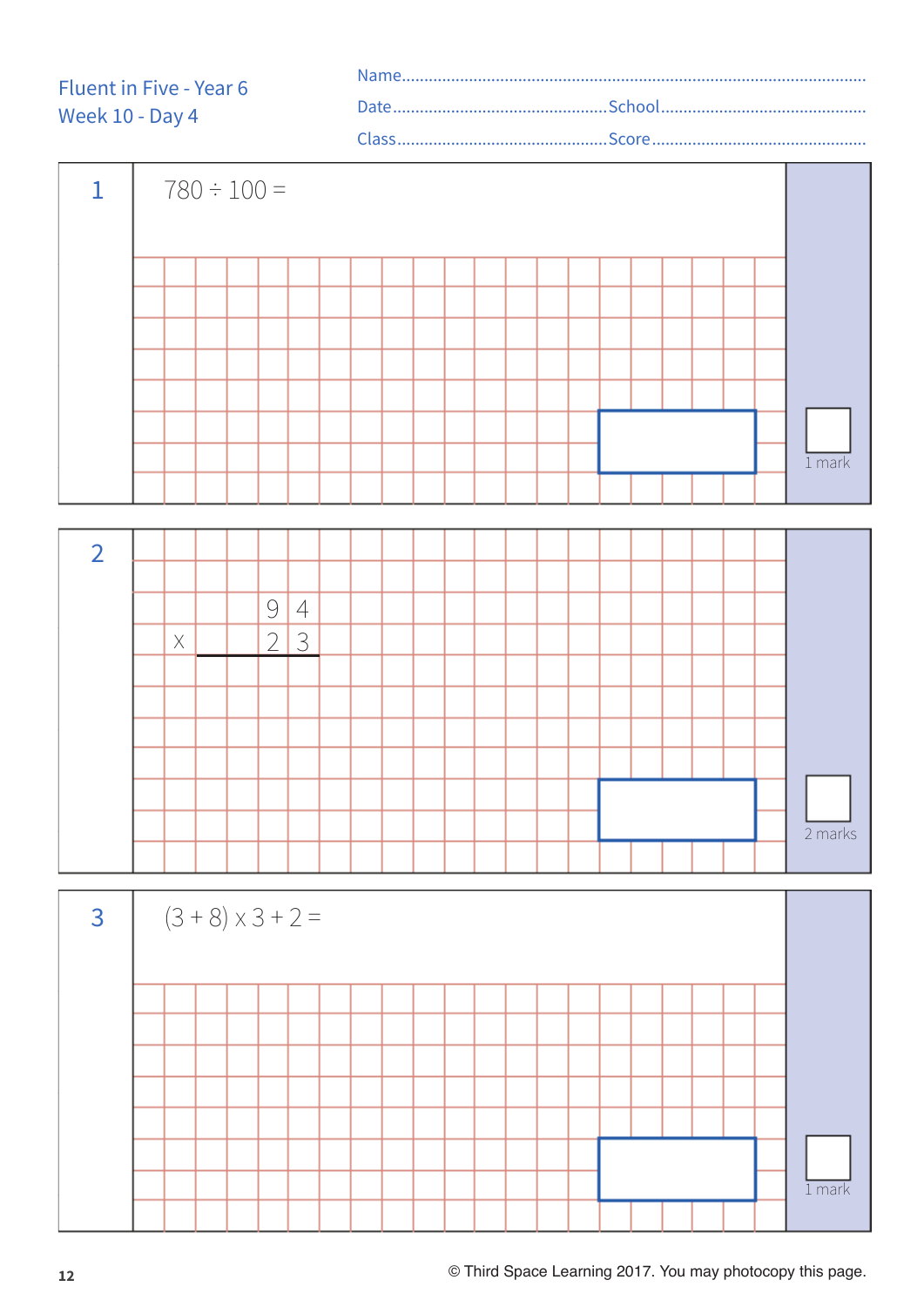



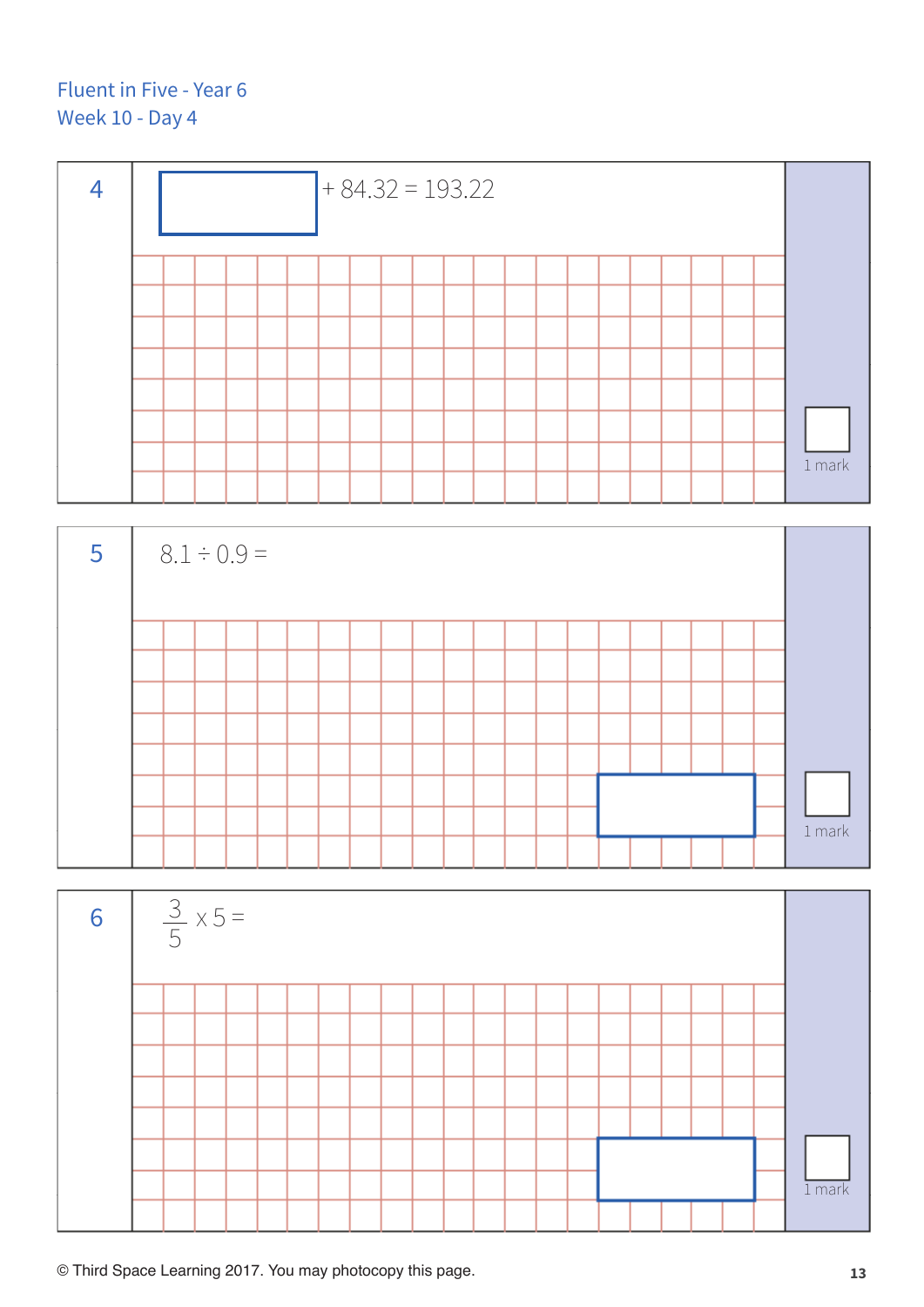# Answer Sheet

- 1. 780 ÷ 100 = **7.8** (M)
- 2. 94 x 23 = **2,162** (W)
- 3. (3 + 8) x 3 + 2 = **35** (M)
- 4. **108.9** + 84.32 = 193.22 (W)
- 5.  $8.1 \div 0.9 = 9$  (M)
- 6.  $\frac{3}{5} \times 5 = \frac{15}{5}$  or 3 (M) 5 **15 5**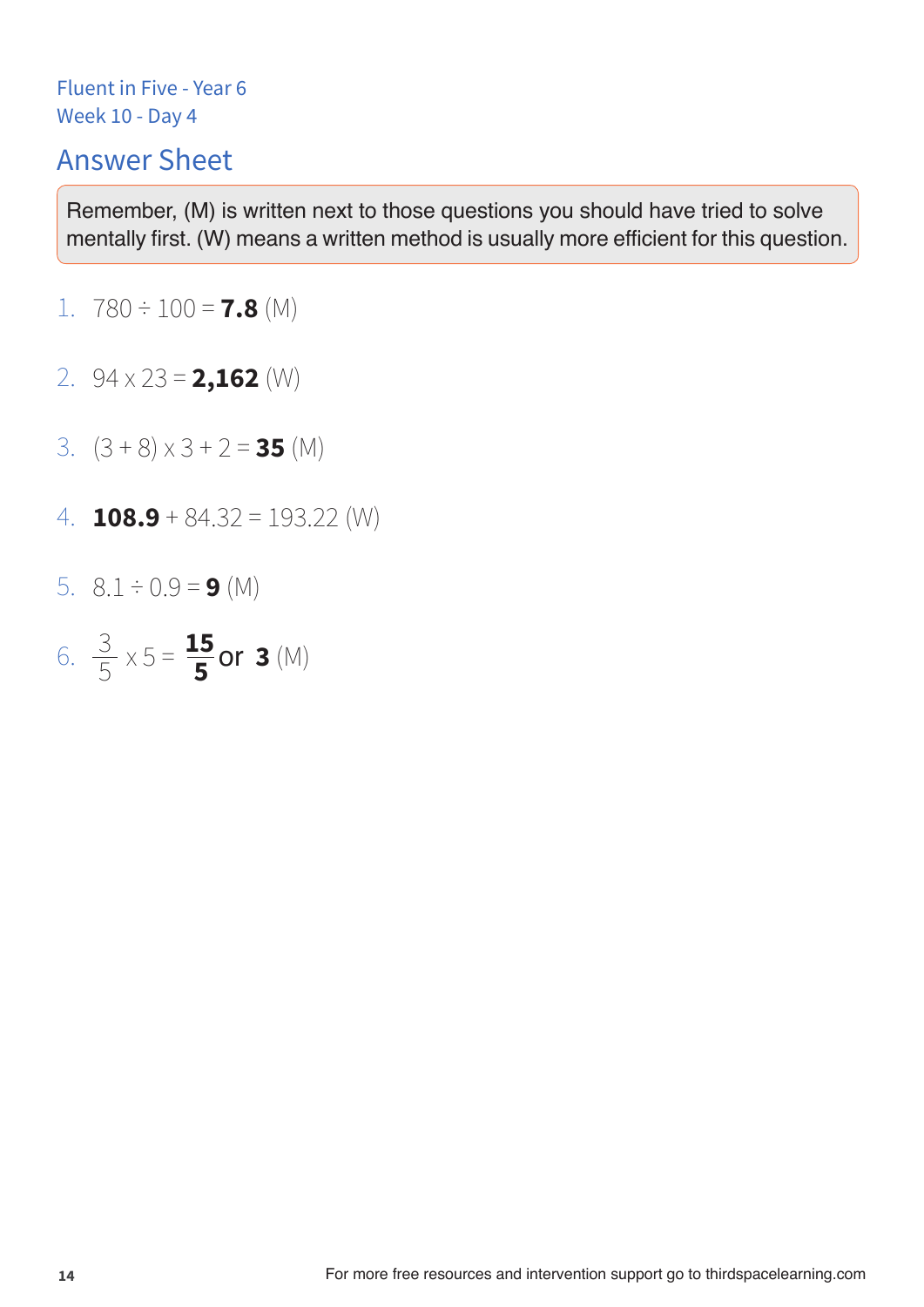

| $\overline{2}$ | $3^3 + 8 \times 2 =$ |  |  |  |  |  |  |  |  |  |  |  |  |  |  |  |  |  |          |
|----------------|----------------------|--|--|--|--|--|--|--|--|--|--|--|--|--|--|--|--|--|----------|
|                |                      |  |  |  |  |  |  |  |  |  |  |  |  |  |  |  |  |  |          |
|                |                      |  |  |  |  |  |  |  |  |  |  |  |  |  |  |  |  |  |          |
|                |                      |  |  |  |  |  |  |  |  |  |  |  |  |  |  |  |  |  |          |
|                |                      |  |  |  |  |  |  |  |  |  |  |  |  |  |  |  |  |  |          |
|                |                      |  |  |  |  |  |  |  |  |  |  |  |  |  |  |  |  |  |          |
|                |                      |  |  |  |  |  |  |  |  |  |  |  |  |  |  |  |  |  |          |
|                |                      |  |  |  |  |  |  |  |  |  |  |  |  |  |  |  |  |  |          |
|                |                      |  |  |  |  |  |  |  |  |  |  |  |  |  |  |  |  |  | $1$ mark |
|                |                      |  |  |  |  |  |  |  |  |  |  |  |  |  |  |  |  |  |          |

| $\overline{3}$ | $43 \times 32 =$ |  |  |  |  |  |  |  |  |  |  |  |  |  |  |  |  |  |           |
|----------------|------------------|--|--|--|--|--|--|--|--|--|--|--|--|--|--|--|--|--|-----------|
|                |                  |  |  |  |  |  |  |  |  |  |  |  |  |  |  |  |  |  |           |
|                |                  |  |  |  |  |  |  |  |  |  |  |  |  |  |  |  |  |  |           |
|                |                  |  |  |  |  |  |  |  |  |  |  |  |  |  |  |  |  |  |           |
|                |                  |  |  |  |  |  |  |  |  |  |  |  |  |  |  |  |  |  |           |
|                |                  |  |  |  |  |  |  |  |  |  |  |  |  |  |  |  |  |  |           |
|                |                  |  |  |  |  |  |  |  |  |  |  |  |  |  |  |  |  |  |           |
|                |                  |  |  |  |  |  |  |  |  |  |  |  |  |  |  |  |  |  |           |
|                |                  |  |  |  |  |  |  |  |  |  |  |  |  |  |  |  |  |  | $2$ marks |
|                |                  |  |  |  |  |  |  |  |  |  |  |  |  |  |  |  |  |  |           |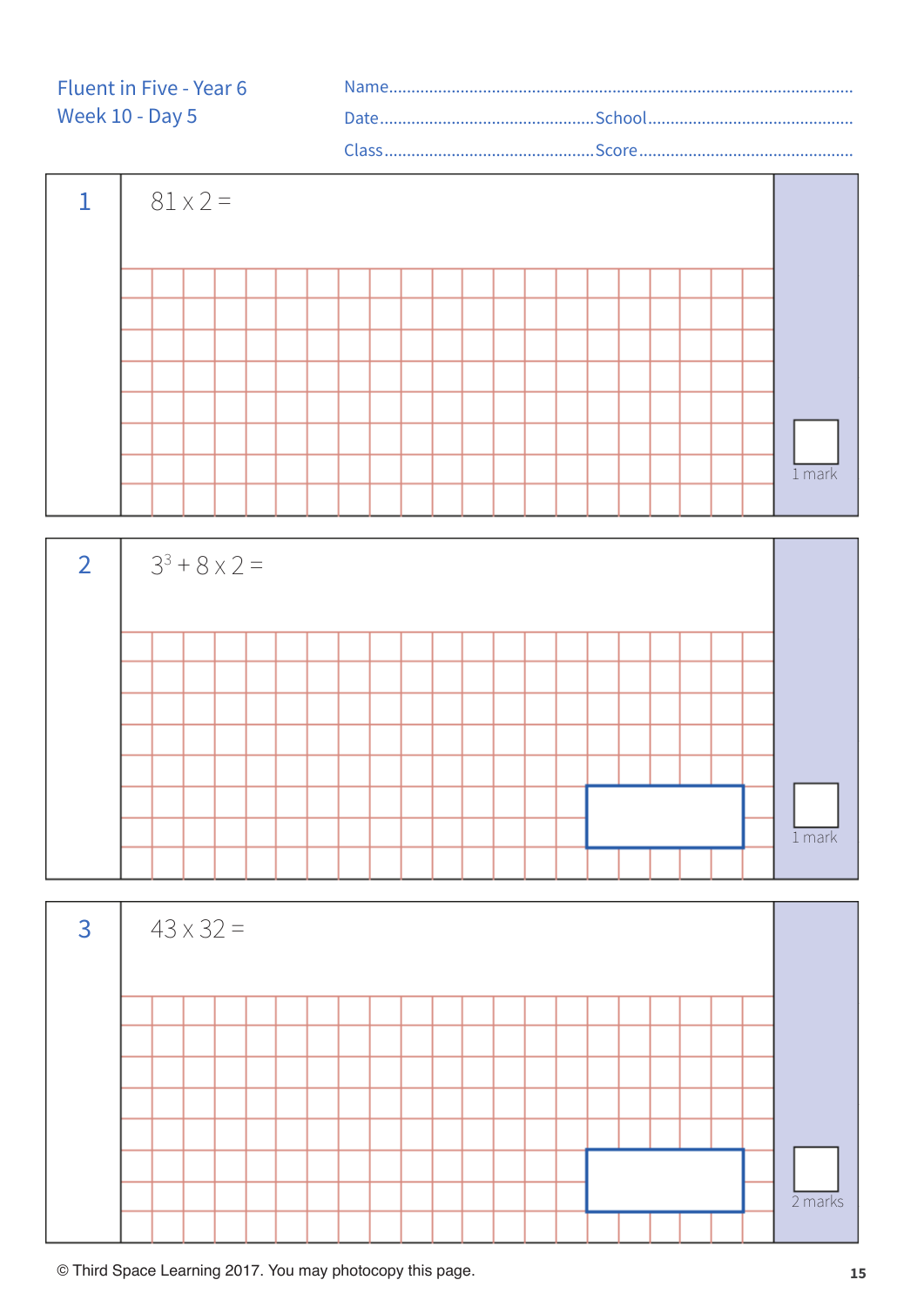